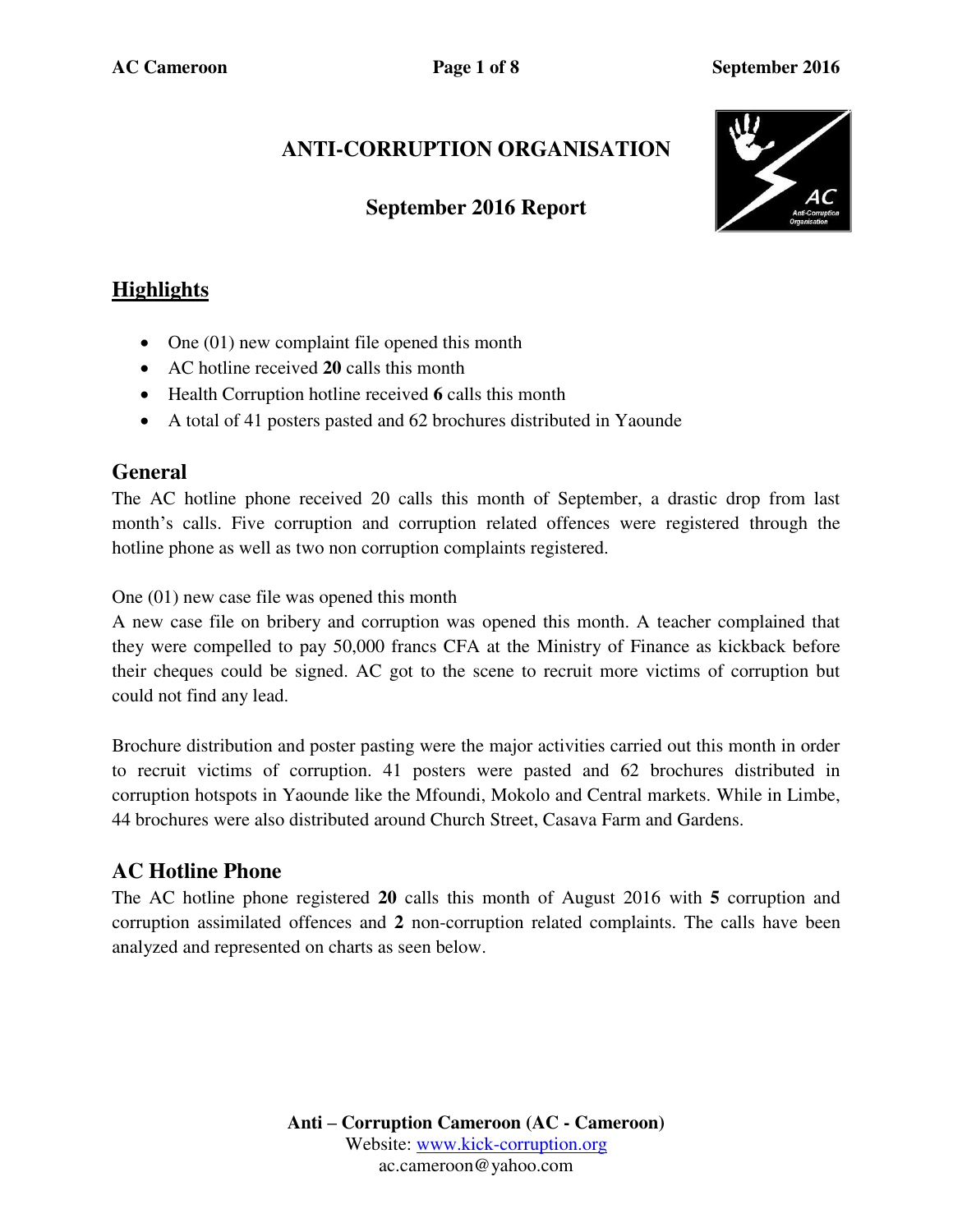

85% of callers responded to calls this month of September 2016 while 15% of callers' numbers were unavailable



No complaint calls registered the highest number of calls this month of September 2016 with 50%, of calls while corruption complaints registered 36% of calls and non-corruption complaints 14%.

> **Anti – Corruption Cameroon (AC - Cameroon)** Website: [www.kick-corruption.org](http://www.kick-corruption.org/) ac.cameroon@yahoo.com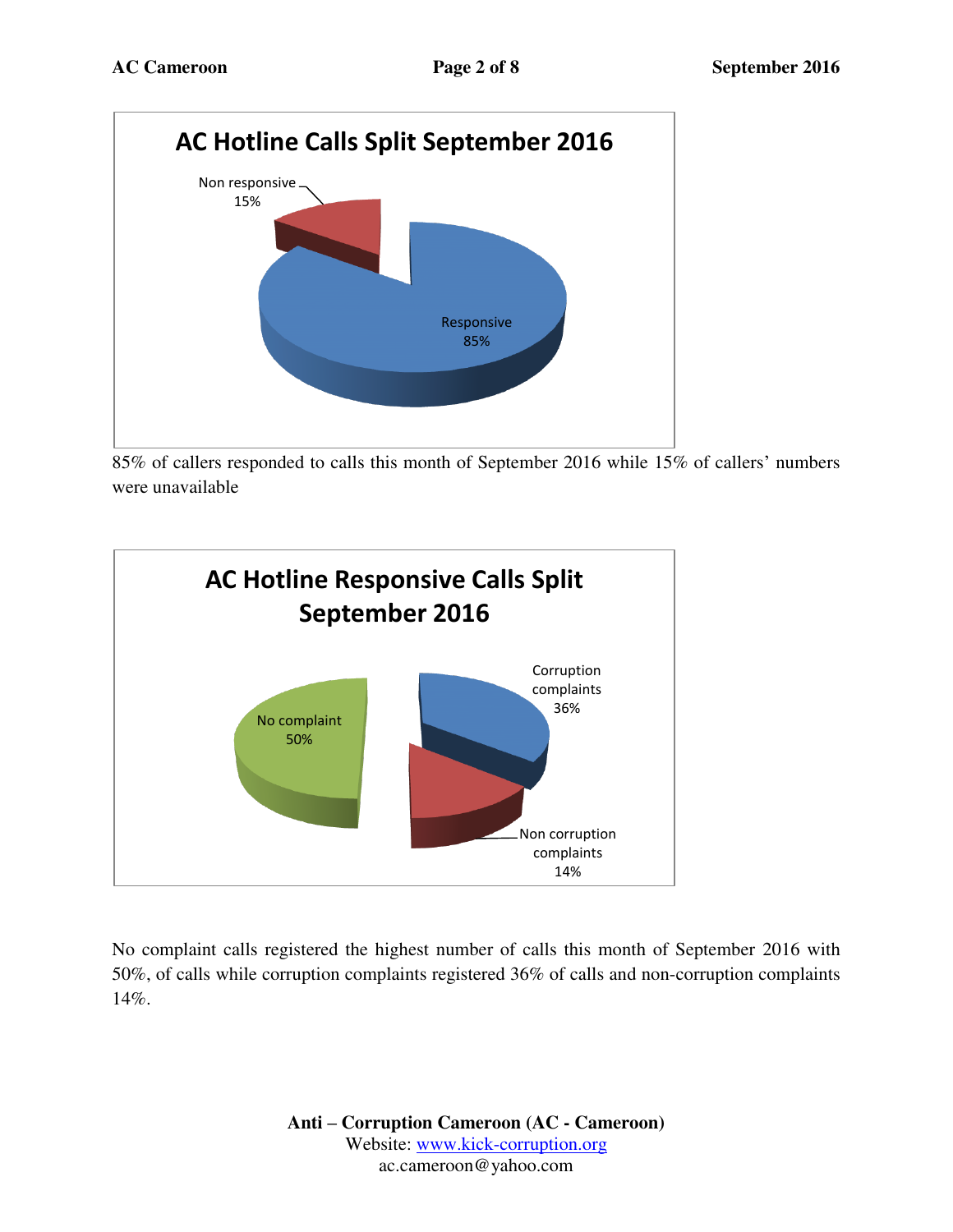

As usual, bribery complaints are the highest representing 57% of total bribery complaints, followed by complaints of extortion with 15%, then oppression and abuse from forces of law and order with 14% each



Private problems were the highest non-corruption problems reported with 34% while complaints of false pretense and arbitrary arrest and detention both had 33% each.

> **Anti – Corruption Cameroon (AC - Cameroon)** Website: [www.kick-corruption.org](http://www.kick-corruption.org/) ac.cameroon@yahoo.com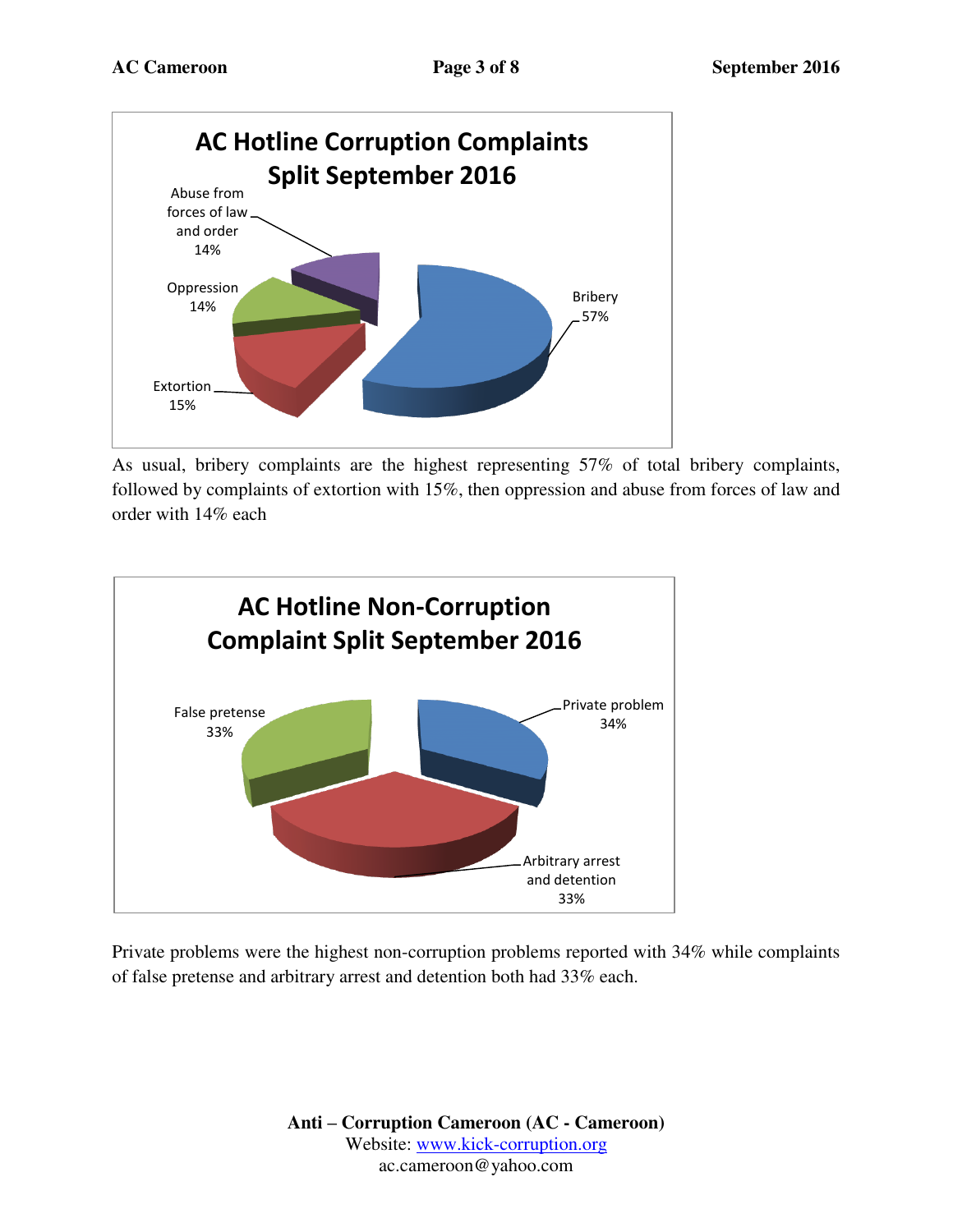### **Gender**



89% of calls were received from the male gender while the female gender was 11% of calls

## **Age range of callers**



The adult age range had the highest number of calls representing 73% of total calls, followed by the youth age range with 18% and lastly the elderly age range with 9%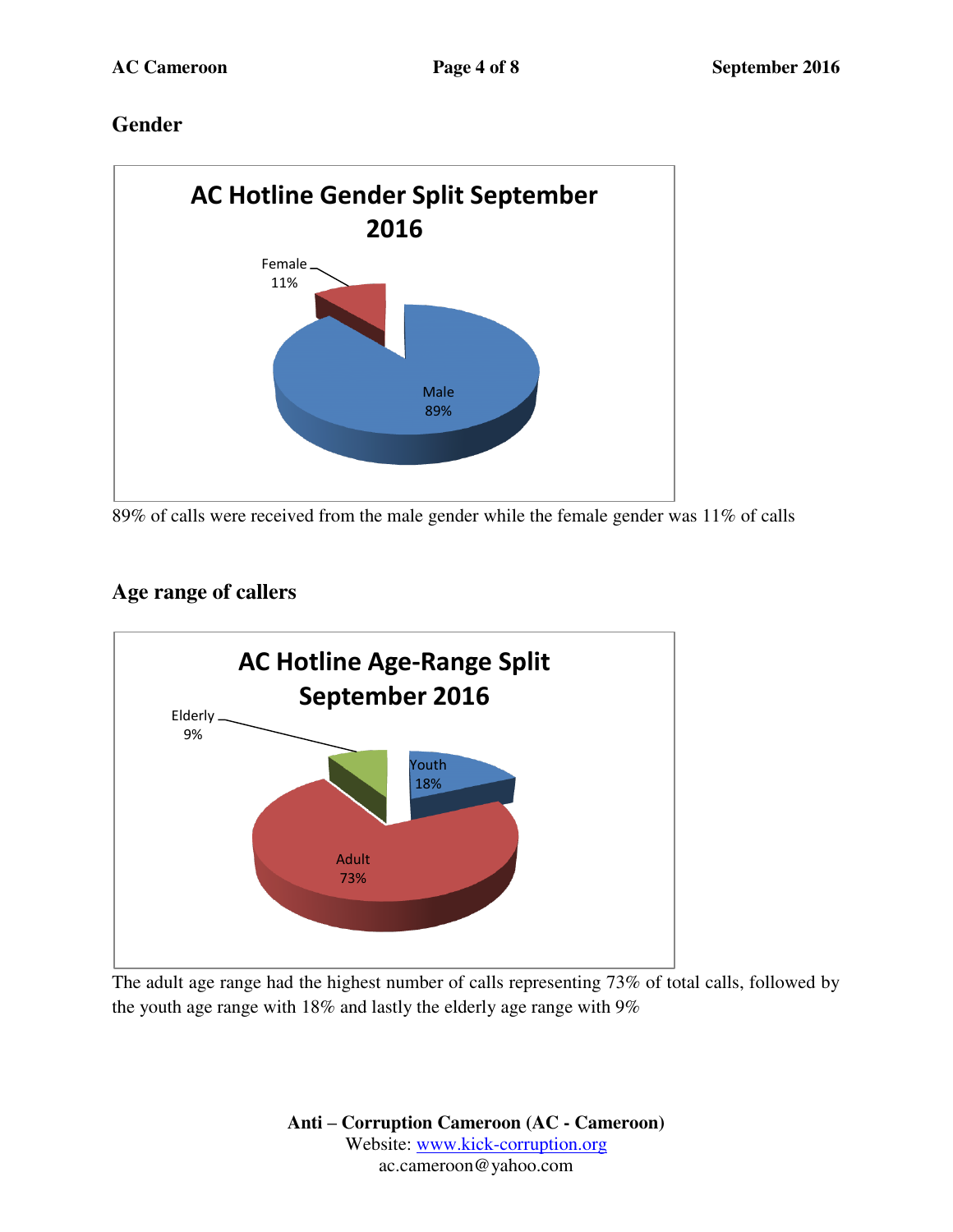### **Regional representation**



The Centre region had the highest number of calls representing 56% of total calls, followed by the Littoral region with 22% and lastly the North West and Far North regions with 11% each

#### **Investigations**

Investigations were carried out on a new case on bribery opened this month. A teacher called desperately from the Ministry of Finance complained that they were compelled to pay 50,000 francs CFA at the Ministry of Finance as kickback before their cheques could be signed. AC got to the scene to recruit more victims of corruption but could not find any lead

### **Health Corruption Hotline**

The Health Corruption hotline received 6 calls this month of September registering one complaint on the sale of subsidized malaria treatment. Data from the calls has been analyzed as is represented on charts below.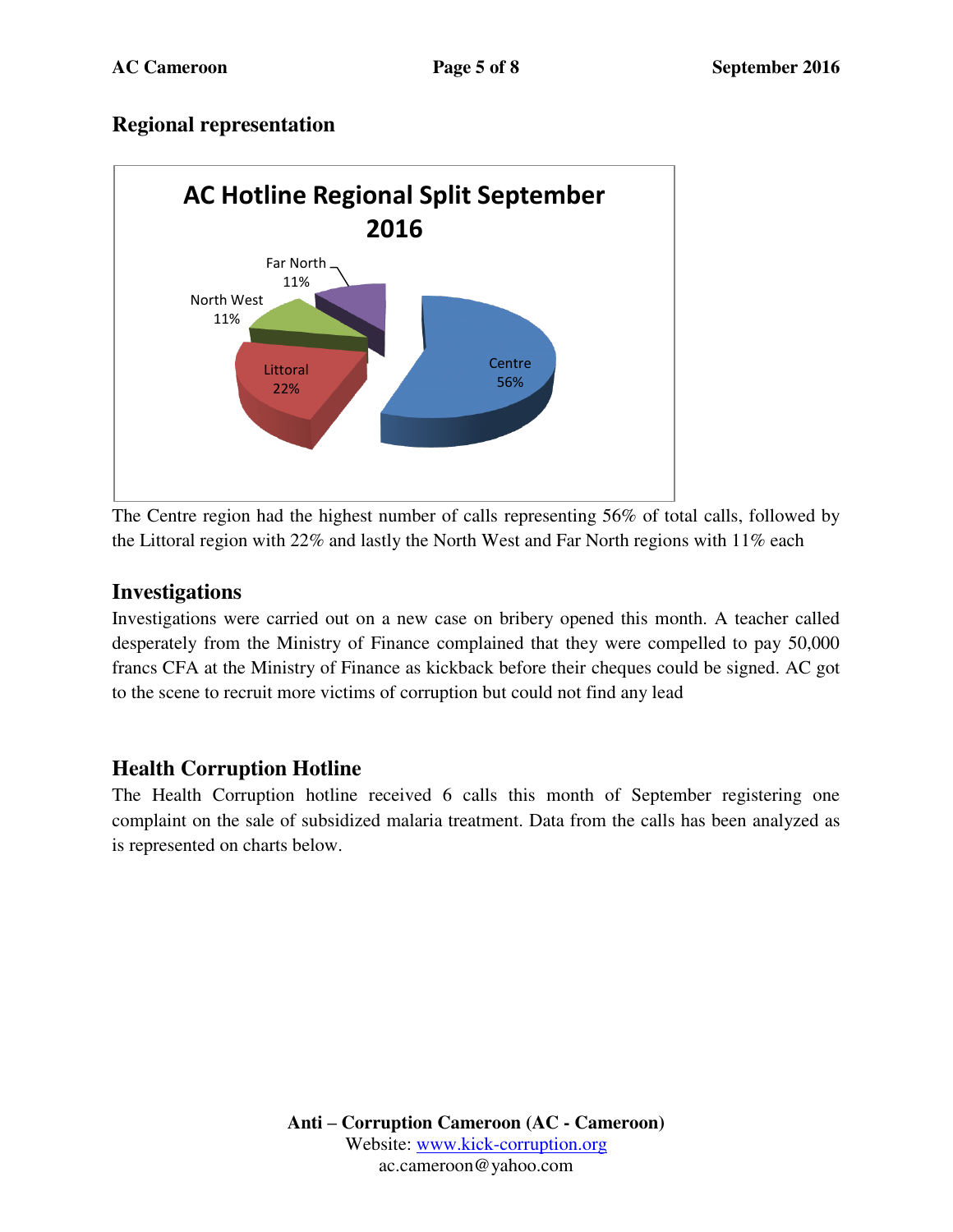

67% of health corruption calls were responsive this month of September while 33% were non responsive

# **Gender**



75% of callers that participated in calls this month were the male gender while 25% were the female gender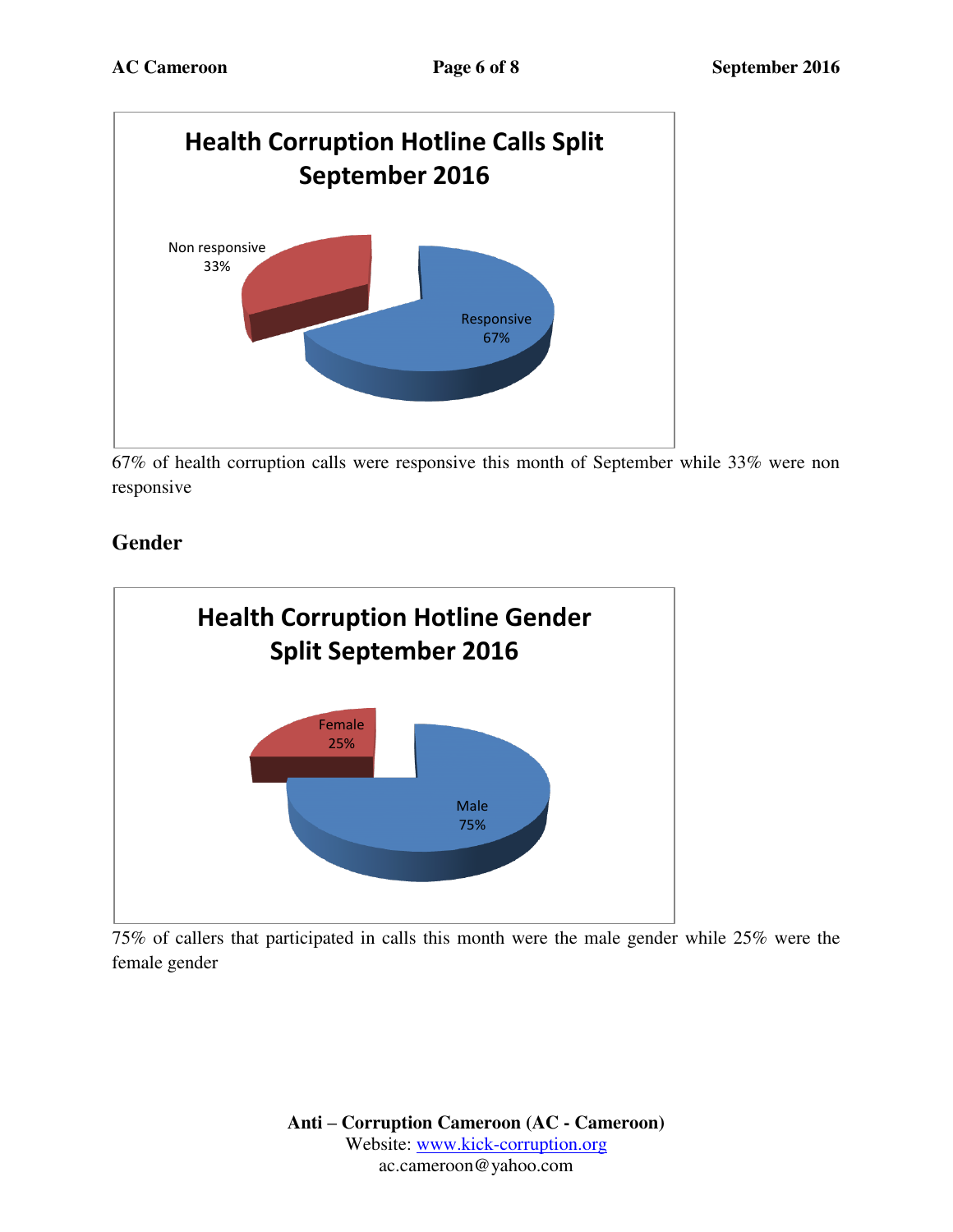## **Age Range of Callers**



As usual, the adult age range had the highest number of calls representing 60% of total calls, while the youth and elderly age range both had 20% each.

### **Regional representation**



Calls were received from three regions this month of September with the Centre region representing 50% of total calls, while the East and Adamawa region both had 25% each of calls.

> **Anti – Corruption Cameroon (AC - Cameroon)** Website: [www.kick-corruption.org](http://www.kick-corruption.org/) ac.cameroon@yahoo.com